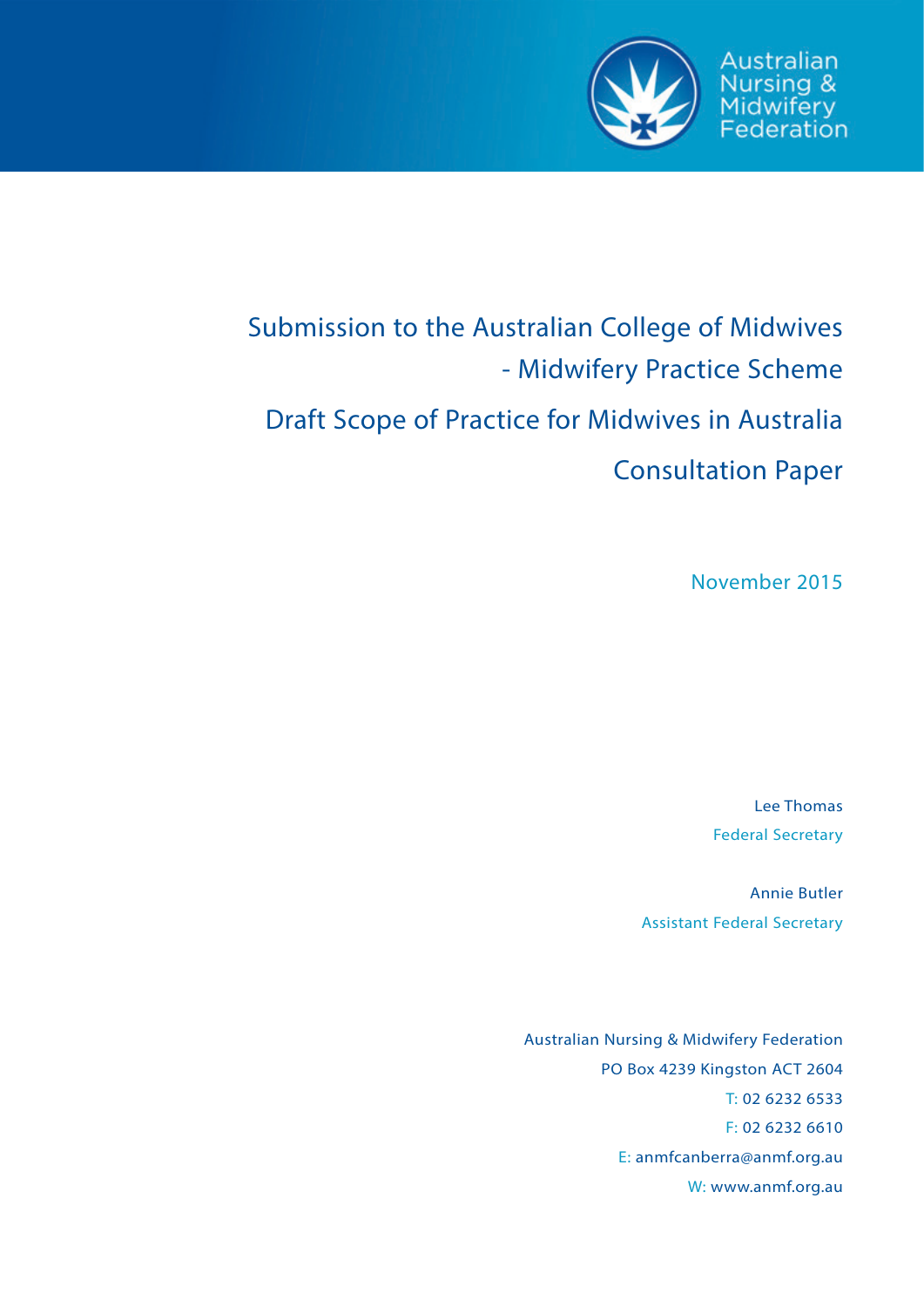#### Introduction

Established in 1924, the Australian Nursing and Midwifery Federation (ANMF) is the largest professional and industrial organisation in Australia for nurses and midwives, with Branches in each State and Territory of Australia. The core business of the ANMF is the professional and industrial representation of our members and the professions of nursing and midwifery.

With a membership of over 249,000 nurses, midwives and assistants in nursing, our members are employed across all urban, rural and remote locations, in both the public and private health and aged care sectors.

Currently, the Australian Nursing and Midwifery Federation (ANMF) represents the largest number of midwives in the country, with over 19,000 members registered as midwives. This is almost two thirds of all registered midwives in Australia, according to the total number of 33,349 midwives shown in the June 2015 statistics for the Nursing and Midwifery Board of Australia (NMBA)1.

The *Draft Scope of Practice for Midwives in Australia* document as presented by the ACM is identical to that already provided by the Nursing and Midwifery Board of Australia (NMBA). This is where the definition of a midwives scope of practice should properly sit. The NMBA, under the legislative requirements of the National Law, is the body responsible for regulation of midwives and have the remit to determine the scope of practice for midwives within this country.

### General comments:

In responding to this consultation Draft *Scope of Practice for Midwives in Australia* for the proposed Midwifery Practice Scheme (MPS), the ANMF makes the following points which form the basis of our position. We maintain:

- Safe and competent care for birthing women and their babies in Australia is of paramount importance;
- Our ongoing support for continuity of midwifery care for women;
- Access to a known midwife should be available for all pregnant and birthing women regardless of the woman's location or the presence of clinical risk factors;
- The MPS and its corresponding documentation should only apply to privately practicing midwives;
- The MPS needs to be accessible and practical with broad, clear guidelines and requirements;
- The MPS needs to find a balance between providing a service to midwives that enables risk mitigation strategies required by an insurer but does not provide another burdensome and costly bureaucratic layer;
- Where possible the MPS needs to be integrated into the midwives' role and everyday practice so as to not impose another burden on privately practicing midwives, and, it must not duplicate processes which are already in place;
- Despite being a creation of ACM and the Queensland Government, the MPS must be transferrable to other providers. The scheme needs to provide high-level broad guidelines with clear requirements that will enable any professional or government organisation to implement the scheme, thereby avoiding anticompetitive behaviour. This will also ensure the costs for the scheme are kept to a minimum;

1.http://www.nursingmidwiferyboard.gov.au/About/Statistics.aspx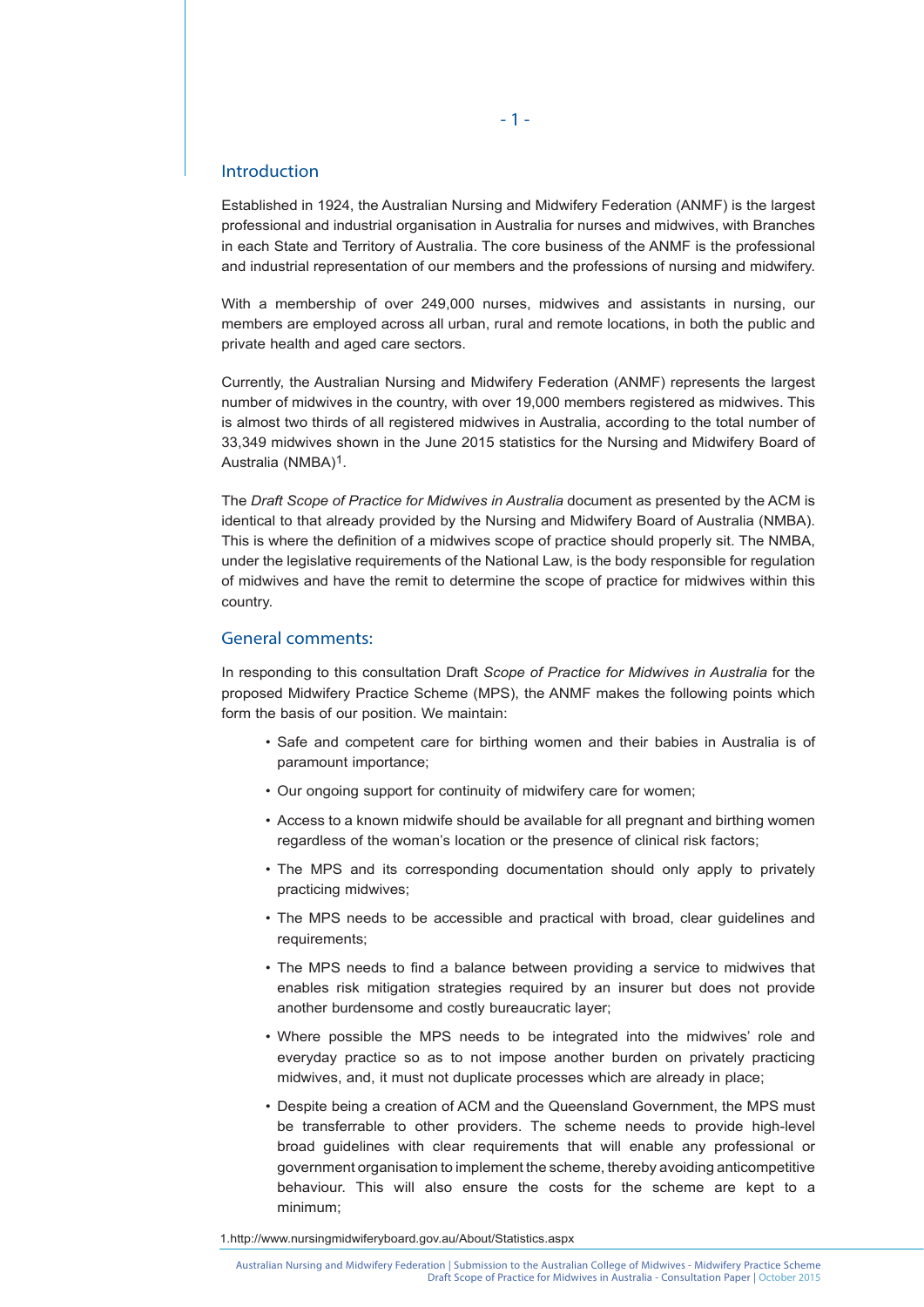- The MPS process and subsequent administrator must have a clear remit;
- The scheme needs to identify what aspects of a privately practicing midwives role will be mandated by this process if a midwife chooses to purchase the insurance product to which this service may eventually be attached;
- The MPS must not expand into an area that is not within its remit, such as regulation, that is already mandated by the National Law;
- The scheme needs to be flexible enough to enable midwives to manage the evidence required for each element of the MPS, similar to the requirements for registration by the Nursing and Midwifery Board of Australia. This flexibility will also reduce costs for midwives; and
- The MPS needs to be affordable. Midwives for whom it is proposed will use the MPS will be paying for the following (if an insurer is found):
	- o access to MPS
	- o completion of the MPS peer review process
	- o membership of a professional organisation
	- o MPS approved course for maternal emergencies
	- o IV cannulation course
	- o perineal repair course
	- o insurance premiums and,
	- o possibly, real time assistance.

 If the costs for each of these requirements are high, it is foreseeable that the midwife will need to charge more for their services in order for their practice to be viable. This may be untenable for some midwives and could be a significant barrier to continuing provision of their private practice.

#### **Question 1 and 2 are not answered here as they relate to organisational details.**

**Question 3: Is the definition of a 'scope of practice' clear?**

**Question 4: If you answered 'no' to Q4, what changes would you make? (please provide rationale)** 

**Question 5: Is the Scope of Practice for Midwives in Australia statement clear?**

**Question 6: If you answered 'no' to Q6, what changes would you make? (please provide rationale)**

**Question 7: Does this statement apply consistently to all midwives?**

**Question 8: If you answered 'no' to Q6, Please explain your response and indicate what changes you would make (please provide rationale)**

**Question 9: Does this statement inhibit the scope of practice of the midwife?** 

**Question 10: (If you answered 'yes' to Q9) Please explain your response and indicate what changes you would make (please provide rationale)**

**Question 11: Please review the ACM Scope of Practice for Midwives in Australia statement and provide feedback in relation to any identified issues, gaps, omissions, duplications or errors.**